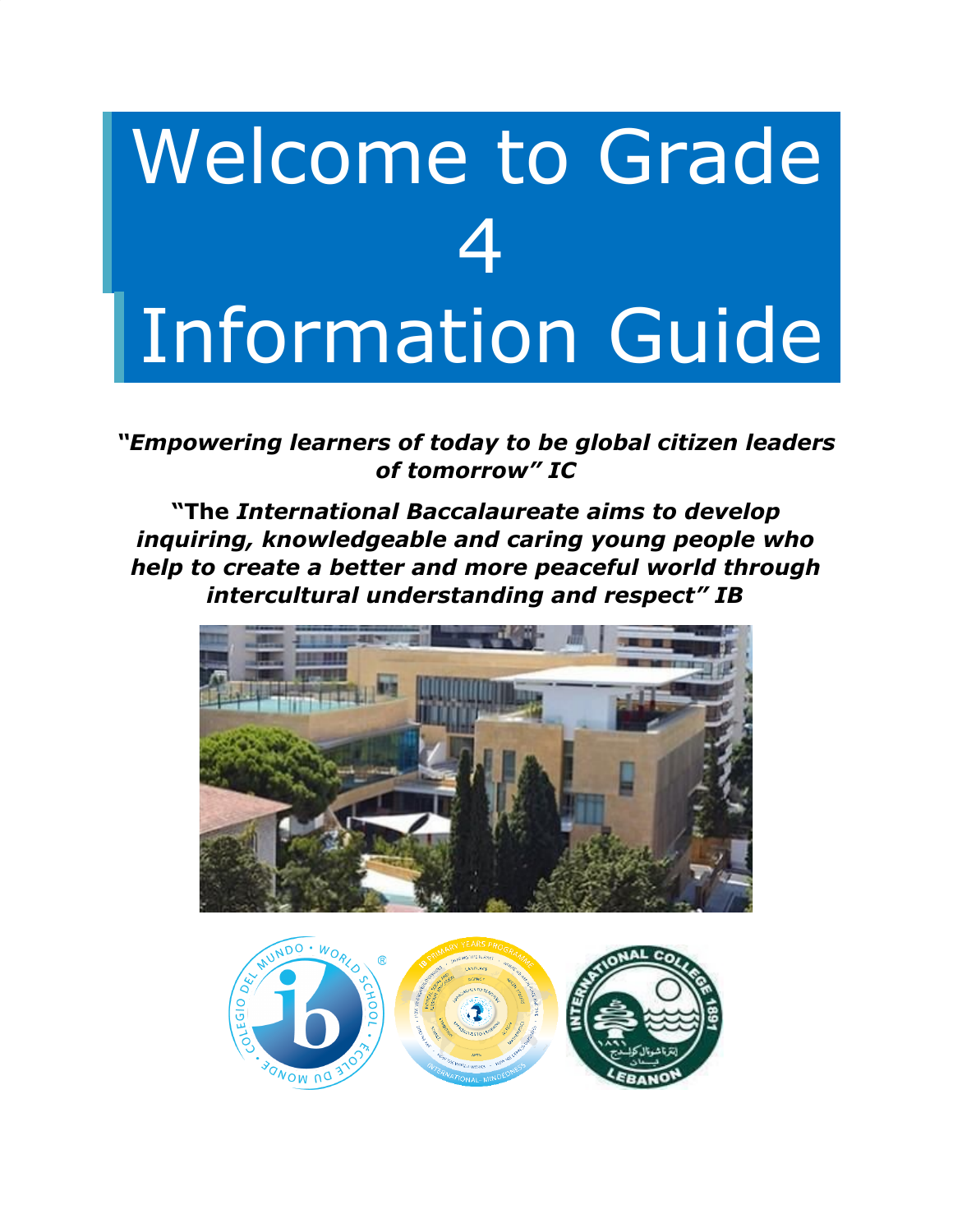### **2019-2020 School Year**

### Program of Inquiry in Grade 4

| Grade 4                                 |                                                                                                                                                                                                                                       |                                                                                                                                                                                                                                                                                                                                           |                                                                                                                                                                                                                                                |                                                                                                                                                                                                                                                                                                                                                                          |                                                                                                                                                                                                                        |                                                                                                                                                                                                                                                                        |
|-----------------------------------------|---------------------------------------------------------------------------------------------------------------------------------------------------------------------------------------------------------------------------------------|-------------------------------------------------------------------------------------------------------------------------------------------------------------------------------------------------------------------------------------------------------------------------------------------------------------------------------------------|------------------------------------------------------------------------------------------------------------------------------------------------------------------------------------------------------------------------------------------------|--------------------------------------------------------------------------------------------------------------------------------------------------------------------------------------------------------------------------------------------------------------------------------------------------------------------------------------------------------------------------|------------------------------------------------------------------------------------------------------------------------------------------------------------------------------------------------------------------------|------------------------------------------------------------------------------------------------------------------------------------------------------------------------------------------------------------------------------------------------------------------------|
| Age: 9-10 years old<br>Transdisciplinar | Who we are                                                                                                                                                                                                                            | Where we are in place and time                                                                                                                                                                                                                                                                                                            | How we express ourselves How the world works                                                                                                                                                                                                   |                                                                                                                                                                                                                                                                                                                                                                          | How we organize ourselves                                                                                                                                                                                              | Sharing the planet                                                                                                                                                                                                                                                     |
| Theme                                   | An inquiry into the nature<br>of the self: beliefs and<br>health: human<br>relationships including<br>families, friends.<br>communities, and cultures; perspectives.<br>rights and responsibilities;<br>what it means to be<br>human. | An inquiry into orientation in place and<br>time; personal histories; homes and<br>values; personal, physical; journeys; the discoveries, explorations<br>mental, social and spiritual and migrations of humankind; the<br>relationships between and the<br>interconnectedness of individuals and<br>civilizations, from local and global | An inquiry into the ways in<br>which we discover and<br>express ideas, feelings,<br>nature, culture, beliefs and<br>values; the ways in which<br>we reflect on, extend and<br>enjoy our creativity; our<br>appreciation of the<br>aest he tic. | An inquiry into the natural<br>world and its laws: the<br>interaction between the natural of human-made systems and<br>world (physical and biological)<br>and human societies: how<br>humans use their<br>understanding of scientific<br>principles; the impact of<br>scientific and technological<br>advances on society and on the and the environment<br>environment. | An inquiry into the<br>interconnectedness<br>communities:<br>the structure and function of<br>organizations;<br>societal decision-making;<br>economic activities<br>and their impact on humankind between them; access | An inquiry into rights<br>and responsibilities in<br>the struggle to share<br>finite resources with<br>other people and with<br>other living things;<br>communities and the<br>relationships within and<br>to equal opportunities:<br>peace and conflict<br>resolution |
| <b>Central Idea</b>                     | The human body is a<br>complex machine<br>dependent on its<br>systems                                                                                                                                                                 | Human migration is a response to<br>challenges, risks and opportunities                                                                                                                                                                                                                                                                   | Inventions shape the<br>lives of humankind                                                                                                                                                                                                     | Light and sound help people<br>experience their world                                                                                                                                                                                                                                                                                                                    | E conomic systems guide<br>decision making                                                                                                                                                                             | Our use of natural<br>resources entails<br>social and<br>environmental<br>consequences                                                                                                                                                                                 |
| An inquiry into                         | • Body systems and<br>how they function<br>· The interdependence<br>of body systems<br>• Our responsibility in<br>maintaining healthy<br>body systems                                                                                 | • Reasons why people migrate<br>· Migration throughout history<br>Effects of migration on<br>communities cultures and<br>individuals                                                                                                                                                                                                      | · How inventions stem<br>from ideas<br>· Evolution of<br>inventions.<br>· Impact of inventions<br>on everyday life                                                                                                                             | · Sources of light and<br>sound<br>· Ways light and sound are<br>experienced<br>· How light and sound can<br>be changed                                                                                                                                                                                                                                                  | · Characteristics of<br>economic systems<br>· How different economic<br>systems work together<br>internationally<br>• How economic systems<br>have an impact on us                                                     | · What natural<br>resources are<br>• Consumption of<br>natural resources<br>· The responsibility<br>of stakeholders in<br>conserving natural<br>resources.                                                                                                             |

### Languages

#### **English**

English is our shared language of instruction and communication. In a PYP school, the focus is not just on learning language in isolation, but also on the application of language skills across the subject areas and throughout the Programme of Inquiry. Some language is taught as 'stand-alone', while other aspects of language are taught in the context of our Units of Inquiry.

#### **Students develop skills in the following strands of language learning:**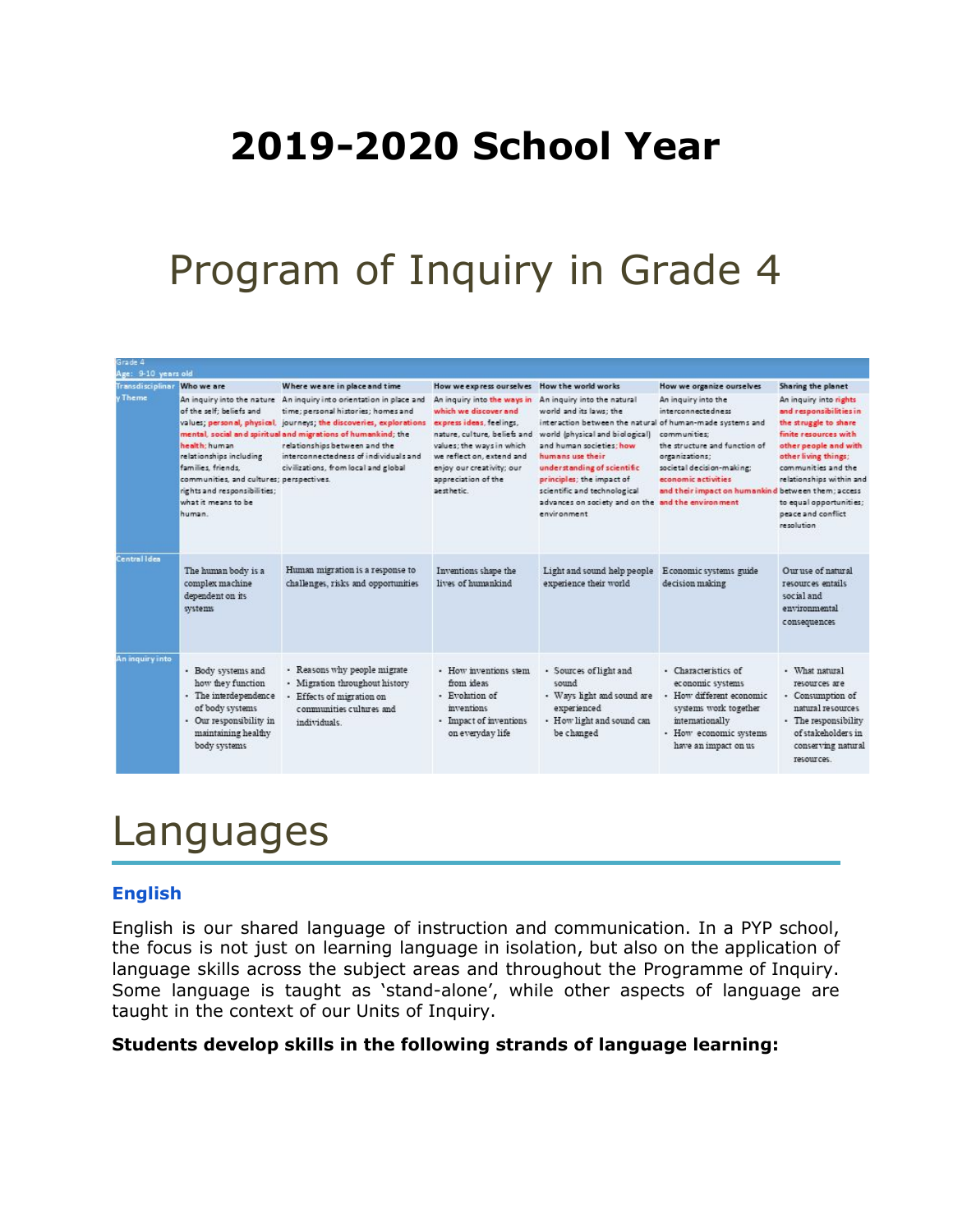#### **Reading:**

Students will read a variety of texts with fluency from diverse cultures, including fiction, nonfiction, graphic and informational texts. Students will read for accuracy and comprehension and use different strategies to suit that purpose either independently or while participating in Literature Circles.

#### **Writing:**

Students will follow the steps of the writing process while working on informative texts, historical fiction, narratives, and persuasive writing during their writer's workshop.

#### **Listening and Speaking:**

Students will be able to identify purpose for listening and speaking in a variety of situations, adapt different listening and speaking strategies to show their understanding, as well as analyze and reflect on these strategies to perfect them.

#### **Viewing and Presenting:**

Students will be able to view, analyze, interpret, and express their opinion on a range of media, including film, posters and models.

#### **Arabic**

مع نهاية العام الدّراسيّ، سيكون المتعلّم قادرًا على: - الإصغاء إلى نصوص مسموعة والإجابة عن أسئلة نتعلَّق بها. - قراءة نصوص تندرج تحت الفنون الأدبيّة (القصّة، المقالة، السّيرة والذّكريات ...) وفهمها فهمًا مُجملًا ومُفصّلًا. وقراءة قصص ّحرة والاستماع إلیها بهدف الاستمتاع. - التّعبیر شفهیًّا عن أفكار ه ومشاعر ه وتقدیم عروض شفهیّة مُستخدمًا لغة فصحى سلیمة وكتابة فقر صحیحة المضمون والأسلوب. - اكتساب مهارات القواعد اللُّغويَّة والإملائيَّة المقرّرة للصّفّ الرّابع وتطبيقها تطبيقًا صحيحًا. \* المتعلّمون الّذين يتابعون برنامج اللّغة العربيّة كلغة أجنبيّة سوف يتّبعون منهاجًا خاصًّا بهم.

#### **French as an Additional Language**

The aim of the program is to offer students a valuable educational experience and the opportunity to develop a basic usable command of the French language that can be expanded through further study or contact with French-speaking people. The students will use the language as a tool to ask and answer questions about immediate needs, as well as begin to express themselves orally and in writing in the language. Their learning will be assessed through different forms of evaluation.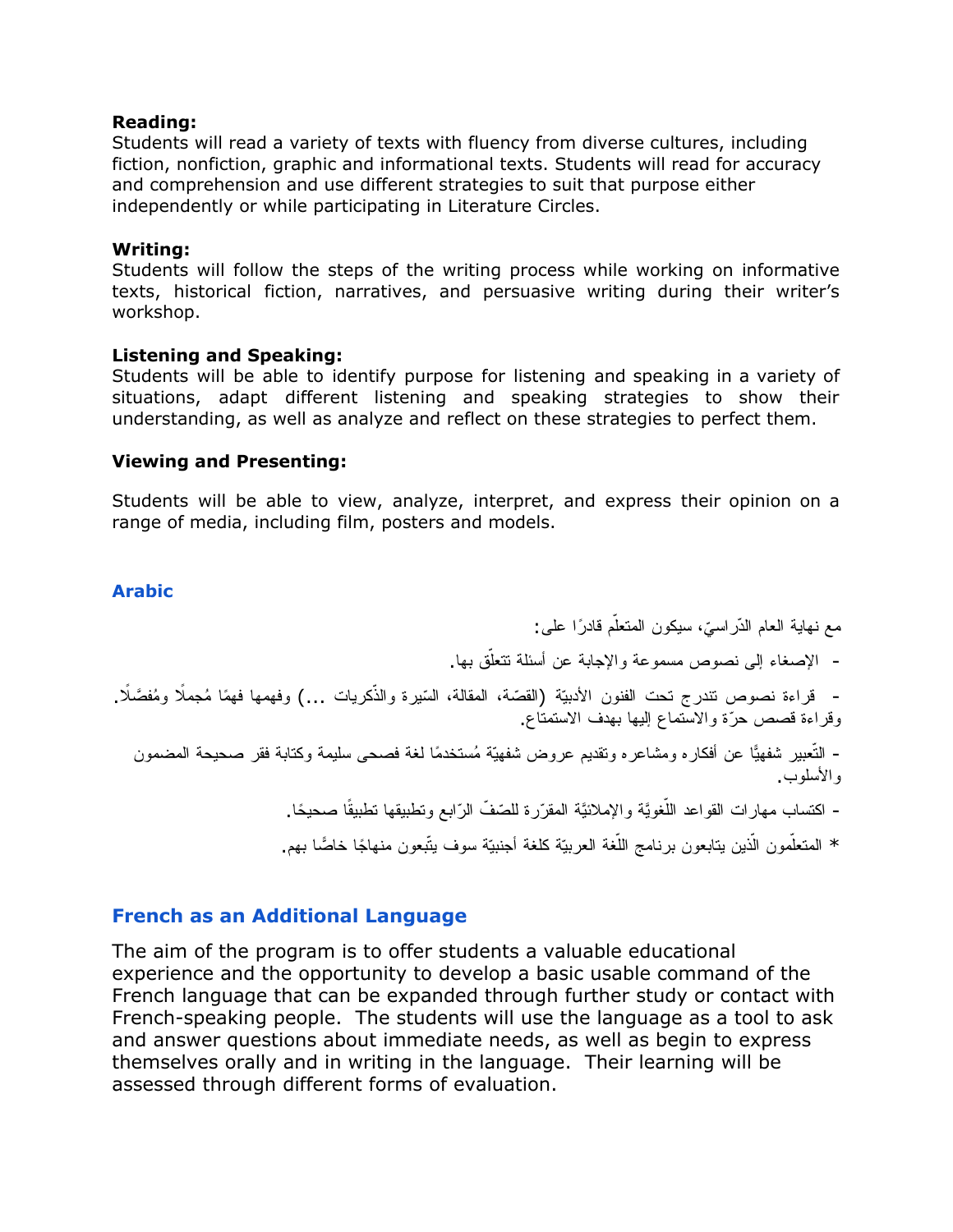### Mathematics

The aim of our Mathematics Programme is to develop students' mathematical thinking, demonstrate mastery of the subject and show the ability to creatively apply their knowledge to solve problems in many ways.

Mathematics lessons are usually differentiated, with students working on a variety of tasks in various different flexible groupings, in order to challenge and support all students, regardless of their competency level or experience.

#### **The different strands of Mathematics are:**

The different strands of Grade 4 Mathematics Program are:

#### **Number Sense:**

Students will:

- read, represent, compare, and perform mathematical operations on whole numbers, fractions, and decimals using a variety of strategies.
- *Solve problems including addition and subtraction, multiplication and division of single and multi-digit whole numbers and involving addition and subtraction of decimal numbers to the tenths using a variety of strategies*

#### **Shape and Space:**

- *- Identify quadrilaterals and three dimensional figures and classify them by their geometric properties and compare various angles to benchmarks.*
- *- Construct three dimensional figures using two dimensional shapes*
- *- Identify and describe the location of an object using a grid map and reflect two dimensional shapes*

#### **Measurement:**

- *- Estimate, measure and record length ,perimeter, area, mass , capacity and elapsed time using standard units and a variety of strategies*
- *- Determine the relationships among units and measurable attributes including area and perimeter of rectangles*

#### **Data Handling:**

*- Collect, organize, display, and interpret data using charts and graphs. Students will be able to describe probability in everyday situations through simple games.*

#### **Patterns and Function:**

*- Describe, extend, and create a variety of numeric patterns, make predictions related to patterns, and investigate repeated patterns.*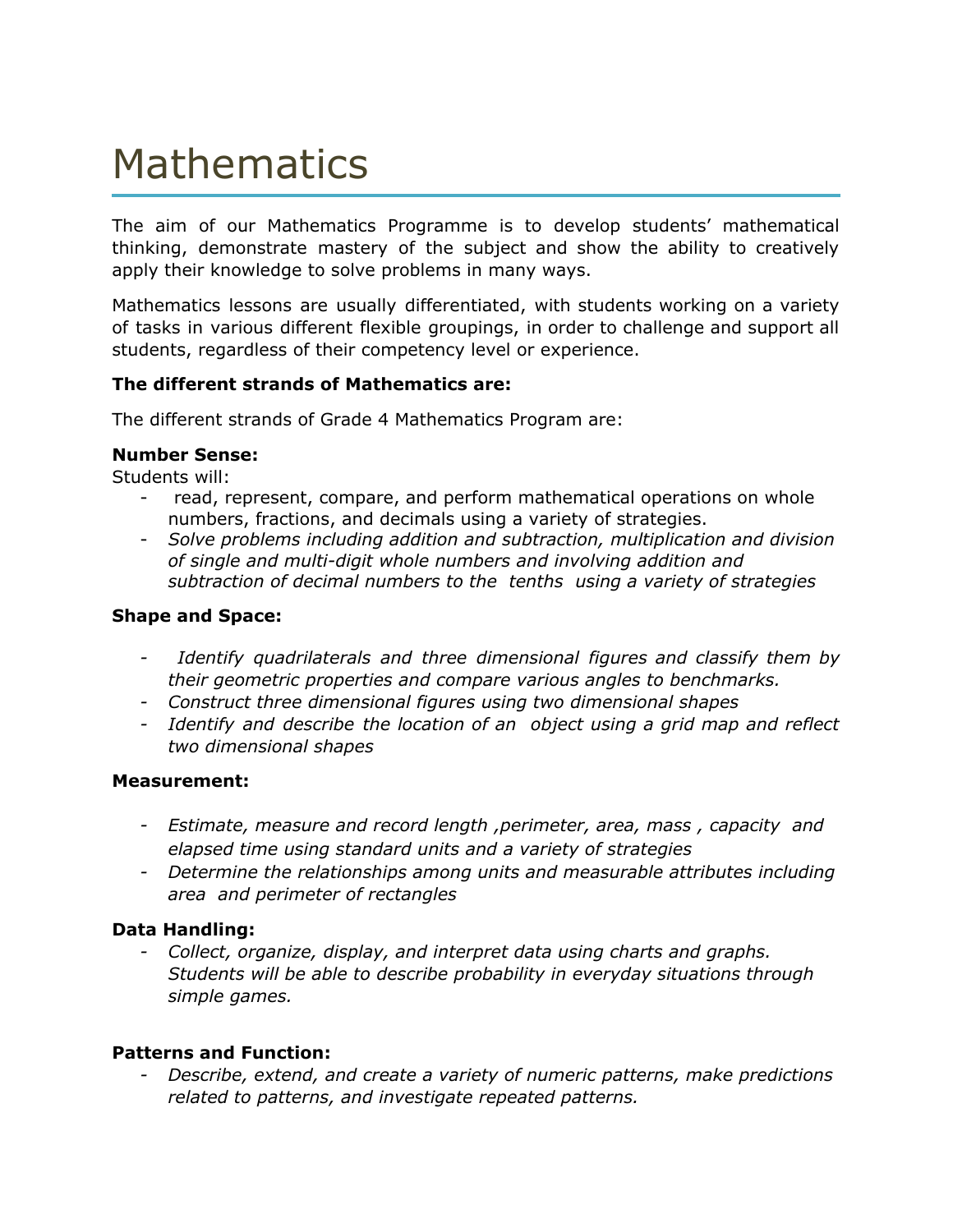*- Demonstrate an understanding of the concept of equality pairs of expressions using addition, subtraction and multiplication*

### **Science**

"In the PYP, science is viewed as the exploration of the biological, chemical and physical aspects of the natural world, and the relationship between them…. It encourages curiosity and ingenuity and enables the student to develop an understanding of the world. Reflection on scientific knowledge also helps students to develop a sense of responsibility regarding the impact of their actions on themselves, others and the world…. ." (Making the PYP Happen, 2009, p.93)

Science does not appear as a stand-alone on the student's timetable; rather, it is embedded within the units of inquiry. The **knowledge** component of **science** in the **PYP** is arranged into four elements: living things, Earth and space, materials and matter, and forces and energy.

| <b>Unit of Inquiry</b>         | <b>Science Strand</b>                                                   |
|--------------------------------|-------------------------------------------------------------------------|
| Who we are                     | Living things (focus on biology)                                        |
| Where we are in place and time |                                                                         |
| How the world works            | Forces and energy (focus on forms of<br>energy: light and sound energy) |
| How we organize ourselves      |                                                                         |
| Sharing the Planet             | Materials and matter (focus on<br>properties and use of materials)      |
| How we express ourselves       | Forces and energy (focus on<br>technological advances)                  |

To ensure that students are well informed and confident, the following science skills are tackled throughout the academic year. Students will be able to:

- Observe carefully in order to gather data
- use a variety of instruments and tools to measure data accurately
- use scientific vocabulary to explain their observations and experiences
- identify or generate a question or problem to be explored
- plan and carry out systematic investigations, manipulating variables as necessary
- make and test predictions
- interpret and evaluate data gathered in order to draw conclusions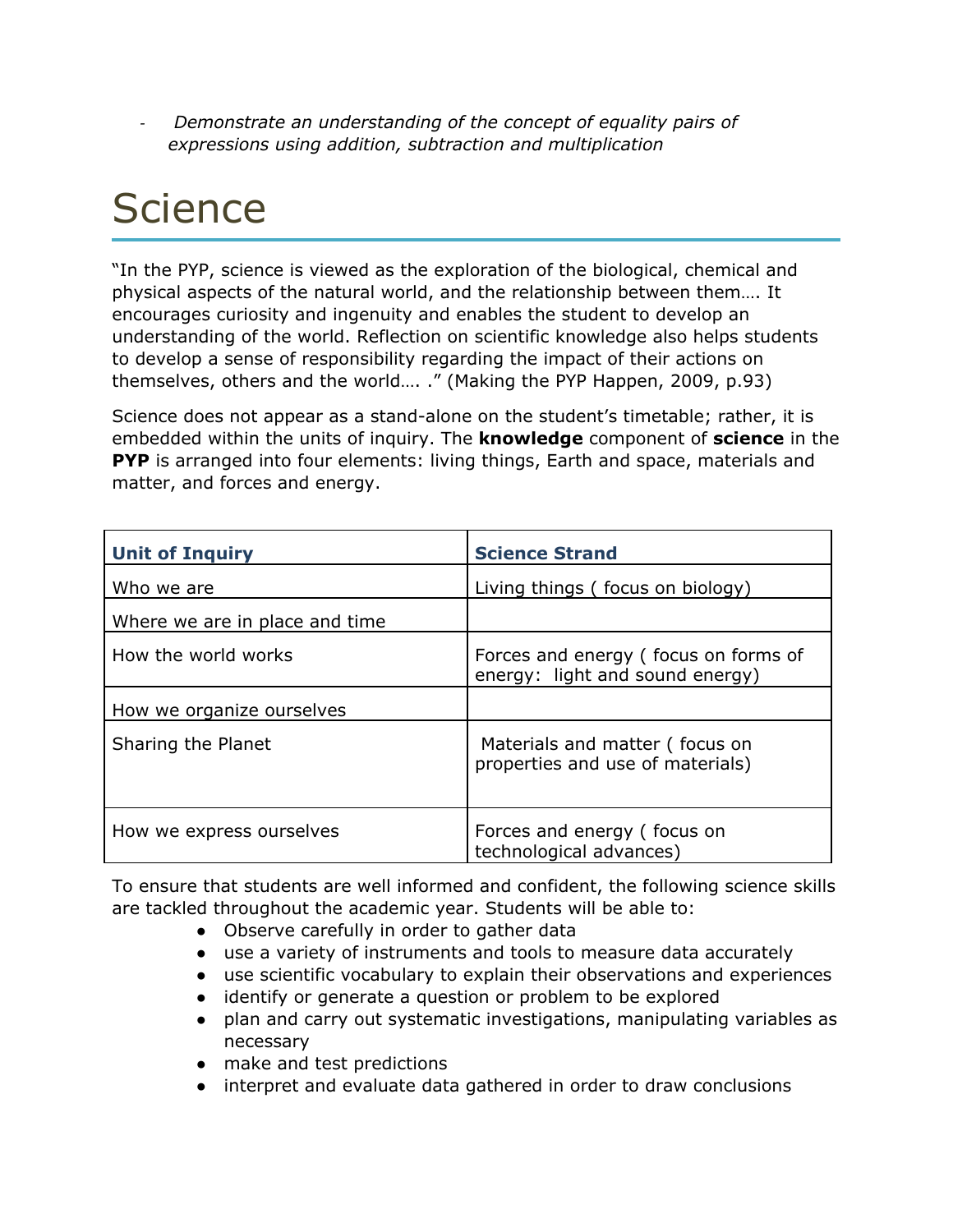● consider scientific models and applications of these models including their limitations

### Social Studies

"In the PYP, social studies is viewed as the study of people in relation to their past, their present and their future, their environment and their society. Social studies encourages curiosity, and develops an understanding of a rapidly changing world. Through social studies, students develop an understanding of their personal and cultural identities. They develop the skills and knowledge needed to participate actively in their classroom, their community, and the world: to understand themselves in relation to their communities." (Making the PYP Happen, 2009, p. 103)

Social studies does not appear as a standalone on the student's timetable; rather, it is embedded within the units of inquiry. The **knowledge** component of **social studies** in the **PYP** is arranged into five elements: human systems and economic activities, social organizations and culture, continuity and change through time, human and natural environments, and resources and the environment.

| <b>Unit of Inquiry</b>         | <b>Social Studies Strand</b>                                                                               |  |  |
|--------------------------------|------------------------------------------------------------------------------------------------------------|--|--|
| Who we are                     |                                                                                                            |  |  |
| Where we are in place and time | Continuity and change through time<br>(focus on history; migration)                                        |  |  |
|                                | Human and natural environments<br>(related concept: population)                                            |  |  |
| How the world works            | Resources and the environment (focus<br>on sustainability)                                                 |  |  |
| How we organize ourselves      | Human systems and economic<br>activities (focus on employment and<br>cooperation)                          |  |  |
| Sharing the Planet             | Resources and the environment (focus<br>on sustainability)                                                 |  |  |
| How we express ourselves       | The study of the relationship<br>between people and events through<br>time<br>Related concept: innovation) |  |  |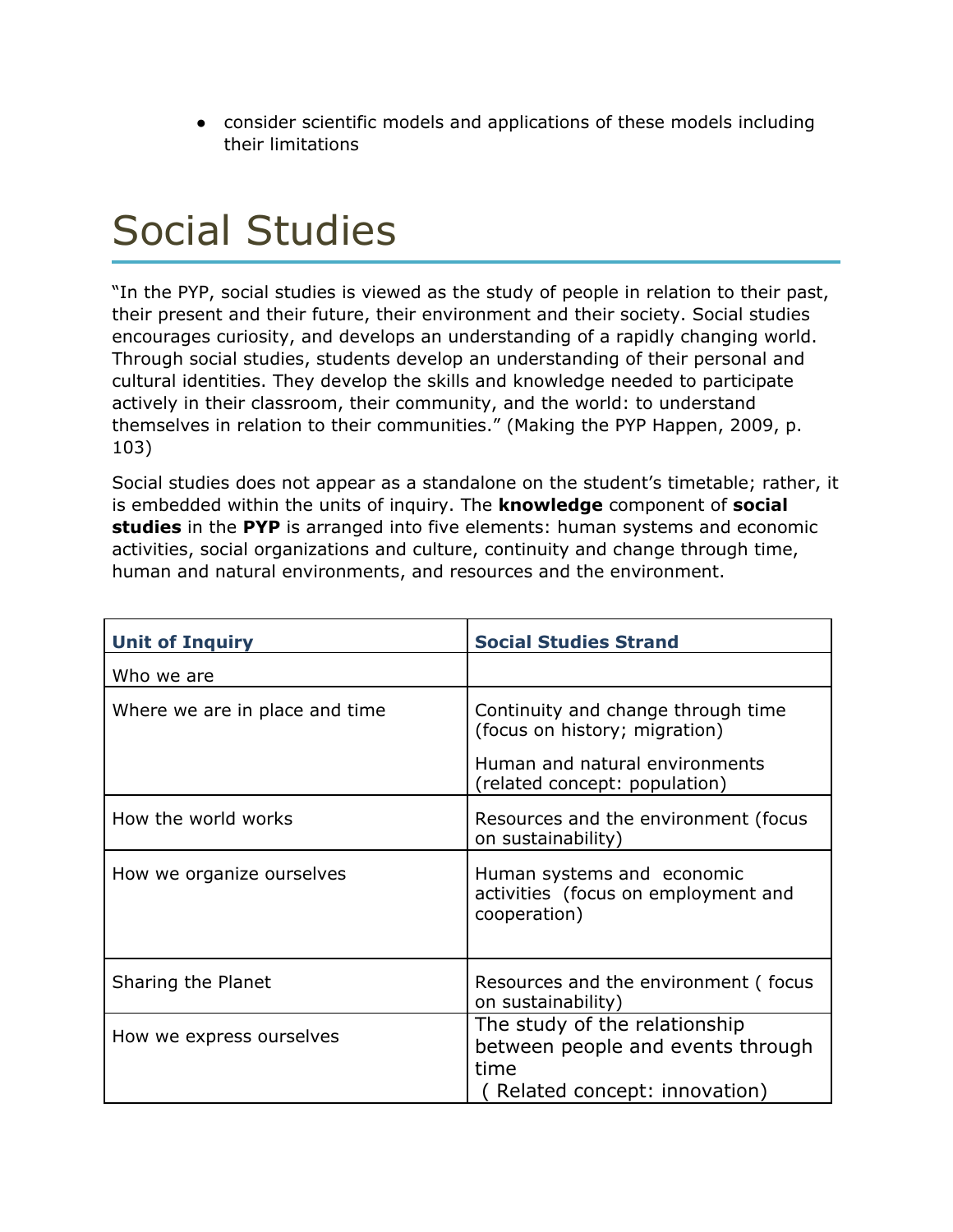To ensure that students are well informed and confident, the following social studies skills are tackled throughout the academic year. Students will be able to:

- formulate and ask questions about the past, the future, places and society
- use and analyze evidence from a variety of historical, geographical and societal sources
- orientate in relation to place and time
- identify roles, rights and responsibilities in society
- assess the accuracy, validity, and possible bias of sources

### Arts

One way to foster the development of the whole child is by learning about and through the Arts. It promotes creativity, critical thinking, problem-solving skills and social interactions. Through our Arts Programme, students develop appreciation, empathy and Learner Profile attributes such as being a communicator and a risk-taker**.**

#### **Visual Art units in Grade 4 include:**

- Engage students in making 2D and 3D art projects.
- Create self-portraits using coloring pencils, markers and watercolor.
- Identify the elements and principles of art (line, shape, color, emphasis …).
- Study proportion and gesture of human body.
- A glance at the history of art timeline and famous artists...

#### **Music units in Grade 4 include:**

- Listening to classical music, describing and analysing it.
- Performing with percussions to show tempo, dynamics, and style.
- Creating simple music phrases in response to what they listened to.

### Personal Social and Physical Education

#### **Personal and Social Education**

As twenty-first century learners, students need to develop as autonomous and responsible people who take responsibility for their learning and their wellbeing be it physical, emotional, spiritual or social. All areas of the PYP curriculum address personal and social education and hence it is the shared responsibility of *all* teachers at the Elementary School to develop this aspect of the learner's education.